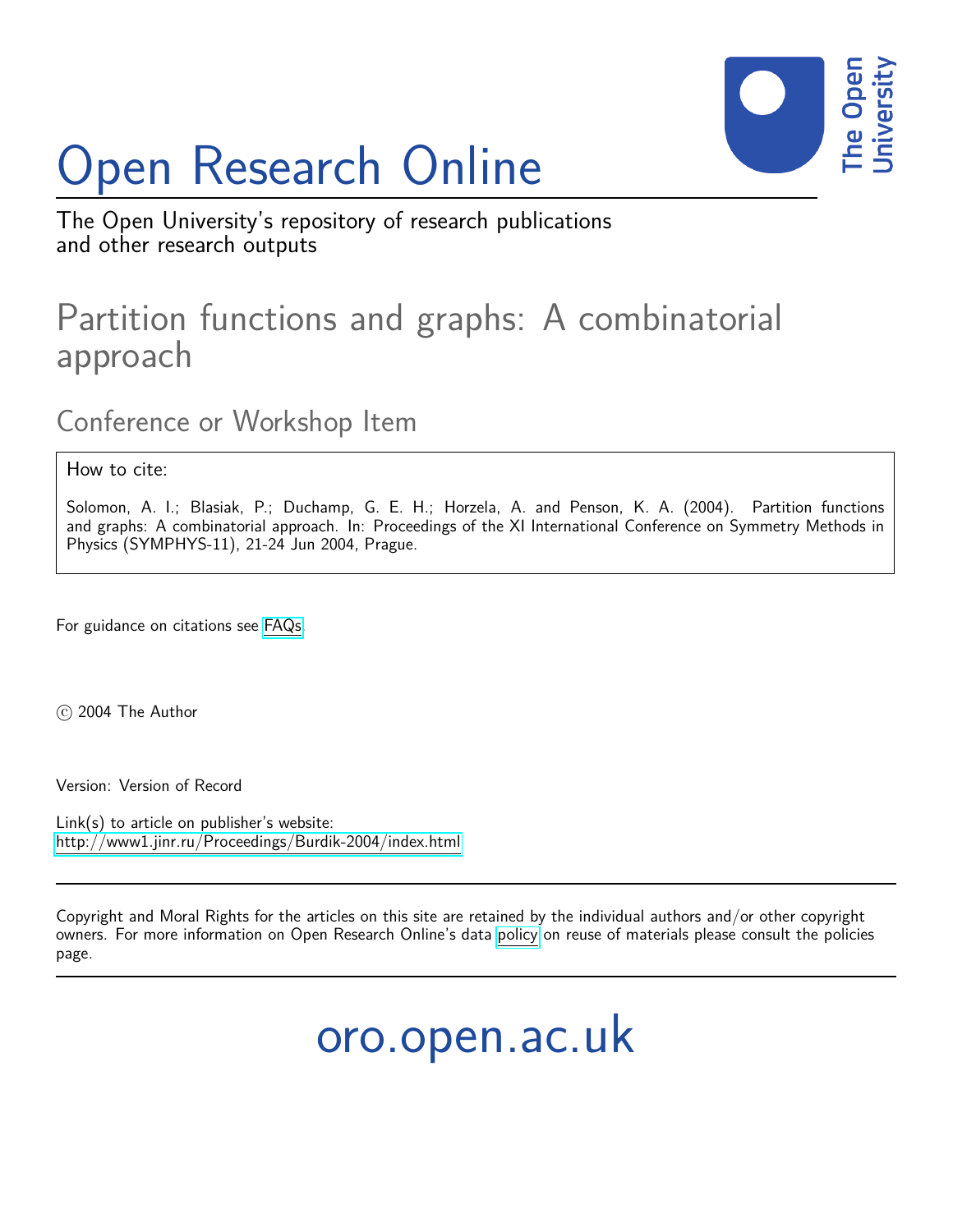# Partition functions and graphs: A combinatorial approach

A. I. SOLOMON<sup> $a,b$ </sup>,

<sup>a</sup>The Open University, Physics and Astronomy Department Milton Keynes MK7 6AA, United Kingdom  ${}^{b}$ Laboratoire de Physique Théorique des Liquides, Université Pierre et Marie Curie Tour  $24 - 2e$  ét., 4 Pl. Jussieu, F 75252 Paris Cedex 05, France e-mail: a.i.solomon@open.ac.uk

P. BLASIA $K^{c,d}$ ,

 $c$ H.Niewodniczański Institute of Nuclear Physics, Polish Academy of Sciences ul. Eliasza-Radzikowskiego 152, PL 31342 Krakow, Poland  ${}^d$ Laboratoire de Physique Théorique des Liquides, Université Pierre et Marie Curie Tour  $24 - 2e$  ét., 4 Pl. Jussieu, F 75252 Paris Cedex 05, France e-mail:blasiak@lptl.jussieu.fr

G. E. H. Duchamp,

Université de Rouen, LIFAR, F 76821 Mont-Saint Aignan Cedex, France e-mail: gduchamp2@free.fr

A. Horzela,

H.Niewodniczański Institute of Nuclear Physics, Polish Academy of Sciences ul. Eliasza-Radzikowskiego 152, PL 31342 Krakow, Poland e-mail: andrzej.horzela@ifj.edu.pl

K. A. Penson

Laboratoire de Physique Théorique des Liquides, Université Pierre & Marie Curie Tour  $24 - 2e$  ét., 4 Pl.Jussieu, F 75252 Paris Cedex 05, France e-mail: penson@lptl.jussieu.fr

Although symmetry methods and analysis are a necessary ingredient in every physicist's toolkit, rather less use has been made of combinatorial methods. One exception is in the realm of Statistical Physics, where the calculation of the partition function, for example, is essentially a combinatorial problem. In this talk we shall show that one approach is via the normal ordering of the second quantized operators appearing in the partition function. This in turn leads to a combinatorial graphical description, giving essentially Feynman–type graphs associated with the theory. We illustrate this methodology by the explicit calculation of two model examples, the free boson gas and a superfluid boson model. We show how the calculation of partition functions can be facilitated by knowledge of the combinatorics of the boson normal ordering problem; this naturally gives rise to the Bell numbers of combinatorics. The associated graphical representation of these numbers gives a perturbation expansion in terms of a sequence of graphs analogous to zero–dimensional Feynman diagrams.

1

PACS: 03.65.Fd, 05.30.Jp,

Key words: boson normal ordering, combinatorics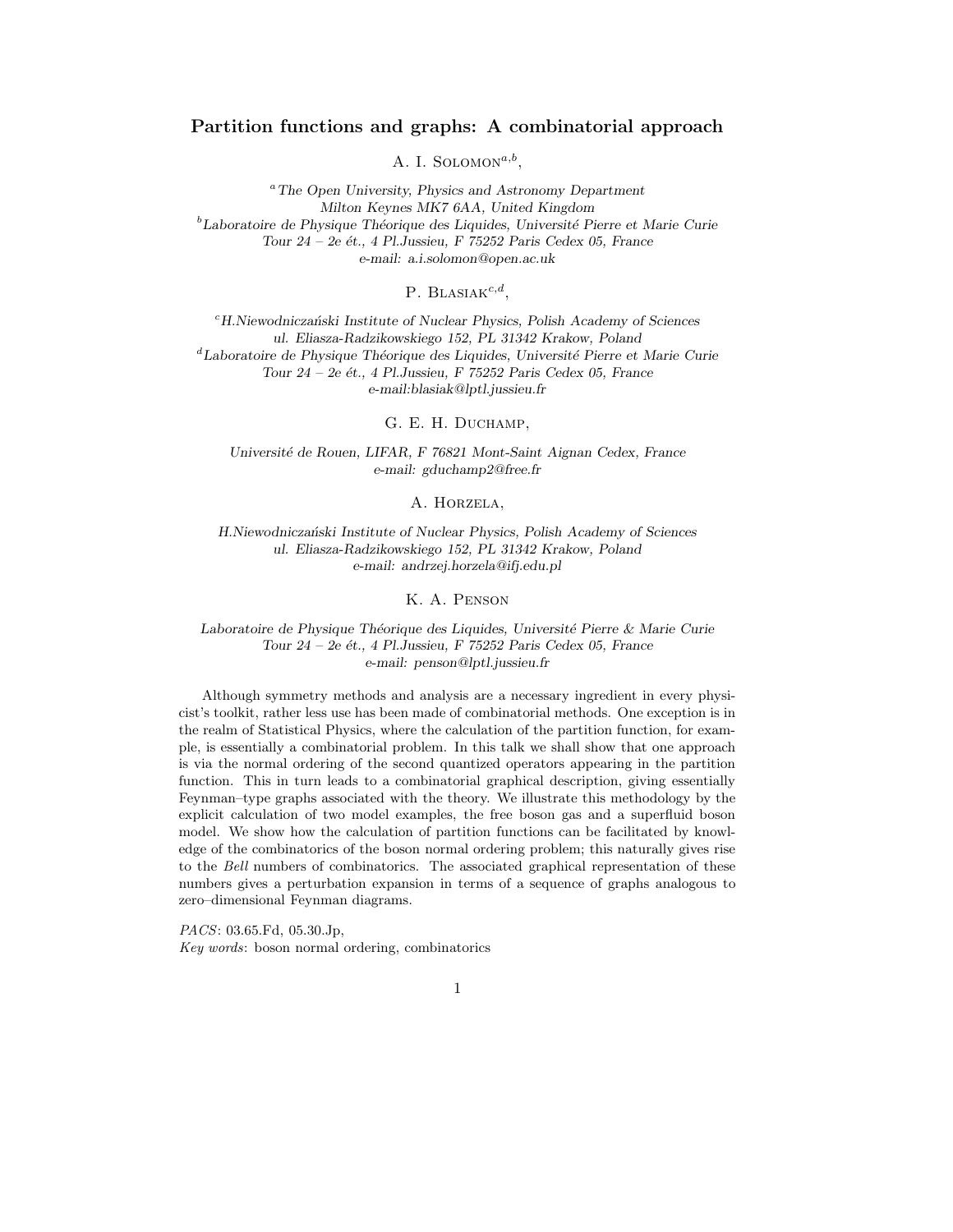#### A.I. Solomon et al.

# 1 Introduction

According to the axiomatic approach, it is possible to reconstruct a quantum field theory from the vacuum expectation values. When we normally order a set of operators so that all the annihilation operators are to the right, then in such a vacuum expectation value only the constant term remains.<sup>1</sup>) Similarly, when we normally order a string of boson operators  $a,a^{\dagger}$  satisfying  $[a,a^{\dagger}] = 1$ , then the vacuum expectation reduces to the constant term; and likewise we may recover the expectation in the coherent state  $|z\rangle$  by replacing a by the c–number z. Therefore the ability to normally order a string of operators is a powerful calculational tool in physics. It was recognized early on that the procedure of normally ordering a string of bosons leads to classical combinatorial numbers, the Stirling and Bell numbers [1]. Apart from the generation of interesting combinatorial sequences, and their extensions [2], the associated graph theory representations of these numbers have analogies to the Feynman diagrams of a zero–dimensional quantum field theory.

In this note we shall present a standard graphical representation of the Bell numbers which we show is in some sense *generic*. That is, we use these graphs to provide a representation of a perturbation expansion for the partition function of a free boson gas, and show that the same sequence of graphs can be used to give a perturbation expansion for a general partition function.

We illustrate this approach by applying it to a superfluid boson system.

# 2 Combinatorial sequences, generating functions and graphs

# 2.1 Some combinatorial sequences

Sequences of numbers of combinatorial interest are common in mathematics; for example, some sequences depending on one parameter are

- 1.  $\{n\}$  The integers.
- 2.  $\{n!\}$  The number of ways of putting *n* different objects into *n* different containers (leaving none empty).
- 3.  $\{2^n\}$  The number of maps from an *n*-element set to  $\{0, 1\}$ .
- 4.  ${B(n)}$  The Bell numbers; the number of ways of putting n different objects into  $n$  identical containers (some may be left empty).

These are all familiar except perhaps the last, the Bell numbers. These have the values

$$
B(n) = 1, 2, 5, 15, 52, 203, \ldots, \quad n = 1, 2, \ldots
$$

and  $B(n) \leq n!$ .

<sup>&</sup>lt;sup>1</sup>) Note that this process of normally ordering, denoted by  $N$ , does not change the value of the operator. Thus  $\mathcal{N}(f(a, a^{\dagger})) = f(a, a^{\dagger}).$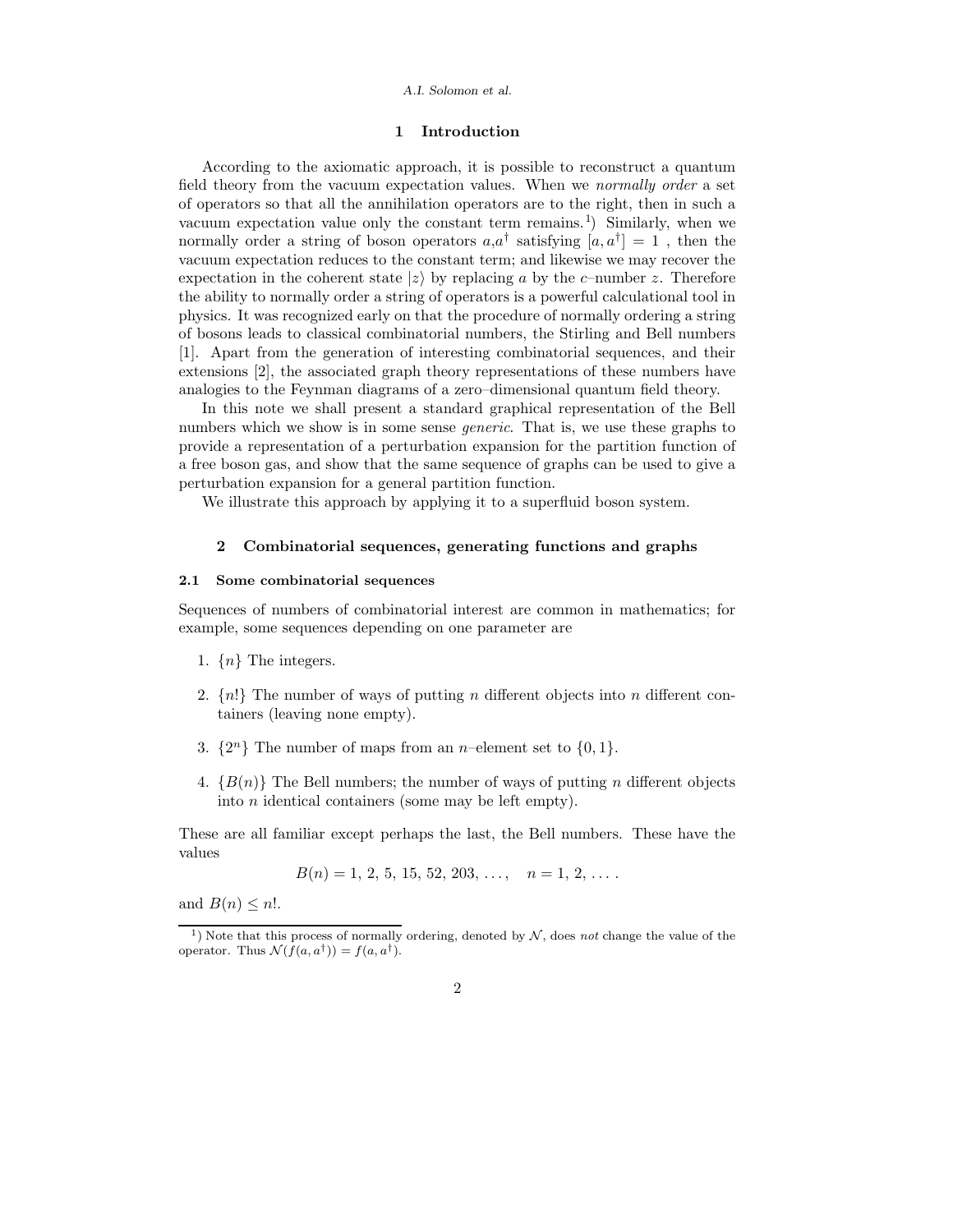We may also define sequences which depend on, say, two parameters, for example the 'choose' symbols  ${}^nC_k \equiv \frac{n!}{(n-k)!}$  $\frac{(n-k)!}{k!}$ . Related to the Bell numbers are the Stirling numbers of the second kind  $S(n, k)$ , which are defined as the number of ways of putting  $n$  different objects into  $k$  identical containers, leaving none empty. From the definition we have

$$
B(n) = \sum_{k=1}^{n} S(n, k).
$$
 (1)

#### 2.2 Normal order

Although somewhat unfamiliar to physicists, the Bell and Stirling numbers are fundamental in quantum theory. This is because they arise naturally in the normal ordering problem. For canonical bosons  $[a, a^{\dagger}] = 1$  the Stirling numbers of the second kind  $S(n, k)$  intervene through [3]

$$
(a†a)n = \sum_{k=1}^{n} S(n,k)(a†)k ak.
$$
 (2)

The corresponding Bell numbers  $B(n) = \sum_{k=1}^{n} S(n, k)$  are simply the expectation values

$$
B(n) = \langle z | (a^\dagger a)^n | z \rangle_{z=1} \tag{3}
$$

taken in the coherent state defined by

$$
a|z\rangle = z|z\rangle \tag{4}
$$

for  $z = 1$ . In fact, for physicists, these equations may be taken as the *definitions* of the Stirling and Bell numbers.

# 2.3 Generating functions

Corresponding to a sequence of combinatorial numbers  $\{a_n\}$  we may define the  $exponential$  generating function  $(egf)$ 

$$
A(x) = \sum_{n=0}^{\infty} a_n \frac{x^n}{n!}.
$$
 (5)

This provides a compact formula for the combinatorial sequence. For example for the sequences above

1.  $a_n = n$ ,  $A(x) = xe^x$ ,

2. 
$$
a_n = n!
$$
,  $A(x) = 1/(1-x)$ ,

3. 
$$
a_n = 2^n
$$
,  $A(x) = e^{2x}$ ,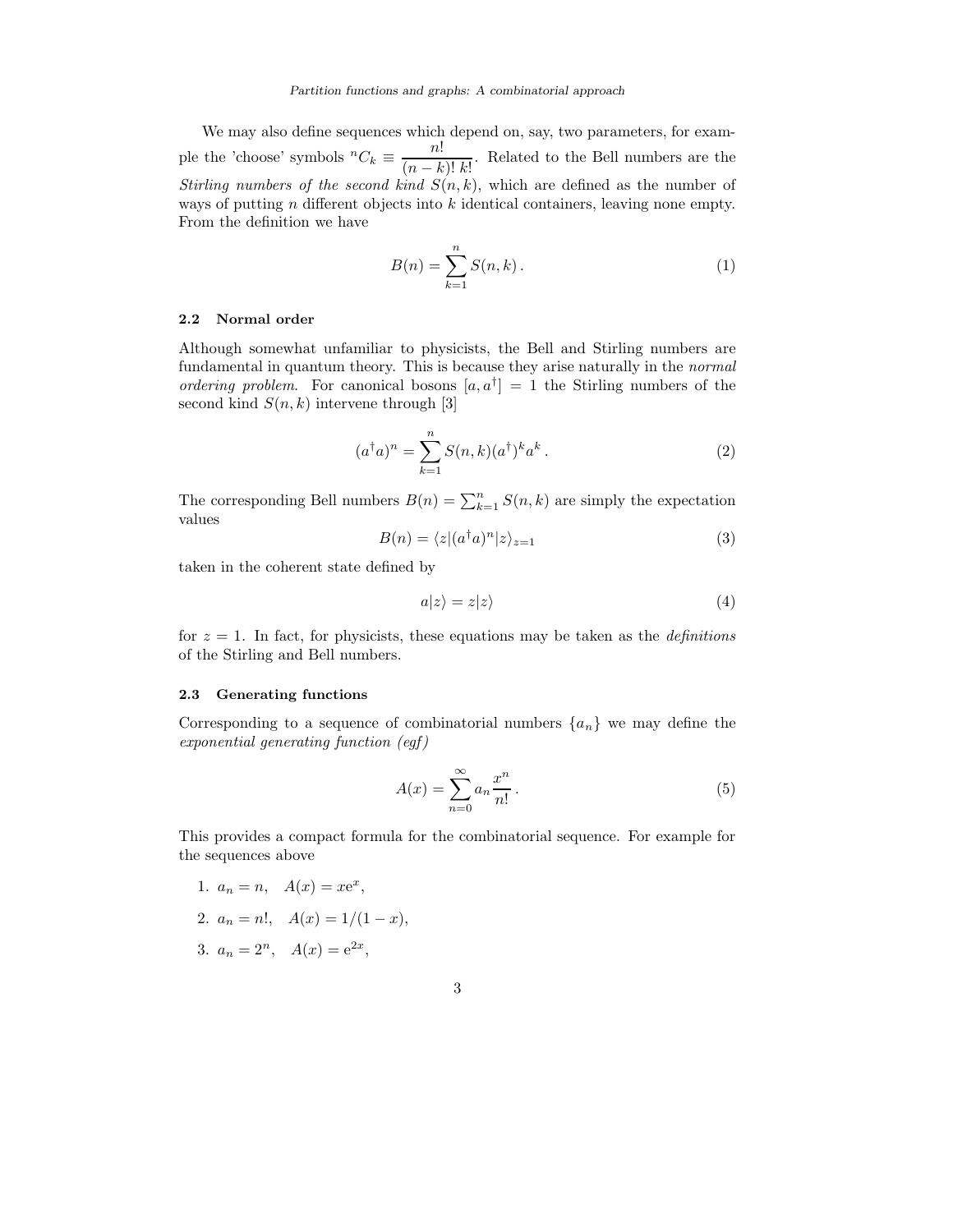#### A.I. Solomon et al.

4. 
$$
a_n = B(n)
$$
,  $A(x) = \exp(e^x - 1)$ .

Except for the last, which we shall prove in what follows, these exponential generating functions are immediate. Note that we consider the expansion in a *formal* sense; we are not concerned here about the convergence of the series defined by the egf's. We may similarly define egf's corresponding to 2–parameter sequences, thus:

$$
A(x,y) = \sum_{n=0}^{\infty} \left( \sum_{k=0}^{\infty} a_{n,k} y^k \right) \frac{x^n}{n!} . \tag{6}
$$

For the 2–parameter sequences above we obtain:

- 1.  $a_{n,k} \equiv^n C_k$ ,  $A(x, y) = \exp((1+y)x)$ ,
- 2.  $a_{n,k} \equiv S(n,k), \quad A(x,y) = \exp(y(e^x 1)).$

In the latter function, the coefficient of the *n*-th power of x is an *n*-degree polynomial in y, a Bell polynomial,  $B_n(y)$ .

Therefore we have the generating function for the Bell numbers and Bell polynomials

$$
A_B(x) = \sum_{n=0}^{\infty} B(n) \frac{x^n}{n!} =
$$
  
= exp  $\left(x + \frac{x^2}{2!} + \frac{x^3}{3!} + ...\right)$  (7)

and

$$
A_B(x,y) = \sum_{n=0}^{\infty} \left( \sum_{k=0}^{\infty} S(n,k)y^k \right) \frac{x^n}{n!} =
$$
  
= 
$$
\sum_{n=0}^{\infty} B_n(y) \frac{x^n}{n!} =
$$
  
= 
$$
\exp(y(e^x - 1)).
$$
 (8)

#### 2.4 Graphs

We now give a graphical representation of the Bell numbers. Consider labelled lines which emanate from a white dot, the origin, and finish on a black dot, the vertex. We shall allow only one line from each white dot but impose no limit on the number of lines ending on a black dot. Clearly this simulates the definition of  $S(n, k)$  and  $B(n)$ , with the white dots playing the role of the distinguishable objects, whence the lines are labelled, and the black dots that of the indistinguishable containers. The identification of the graphs for 1,2 and 3 lines is given in the Figure 1.

We have concentrated on the Bell number sequence and its associated graphs since, as we shall show, there is a sense in which this sequence of graphs is *generic*.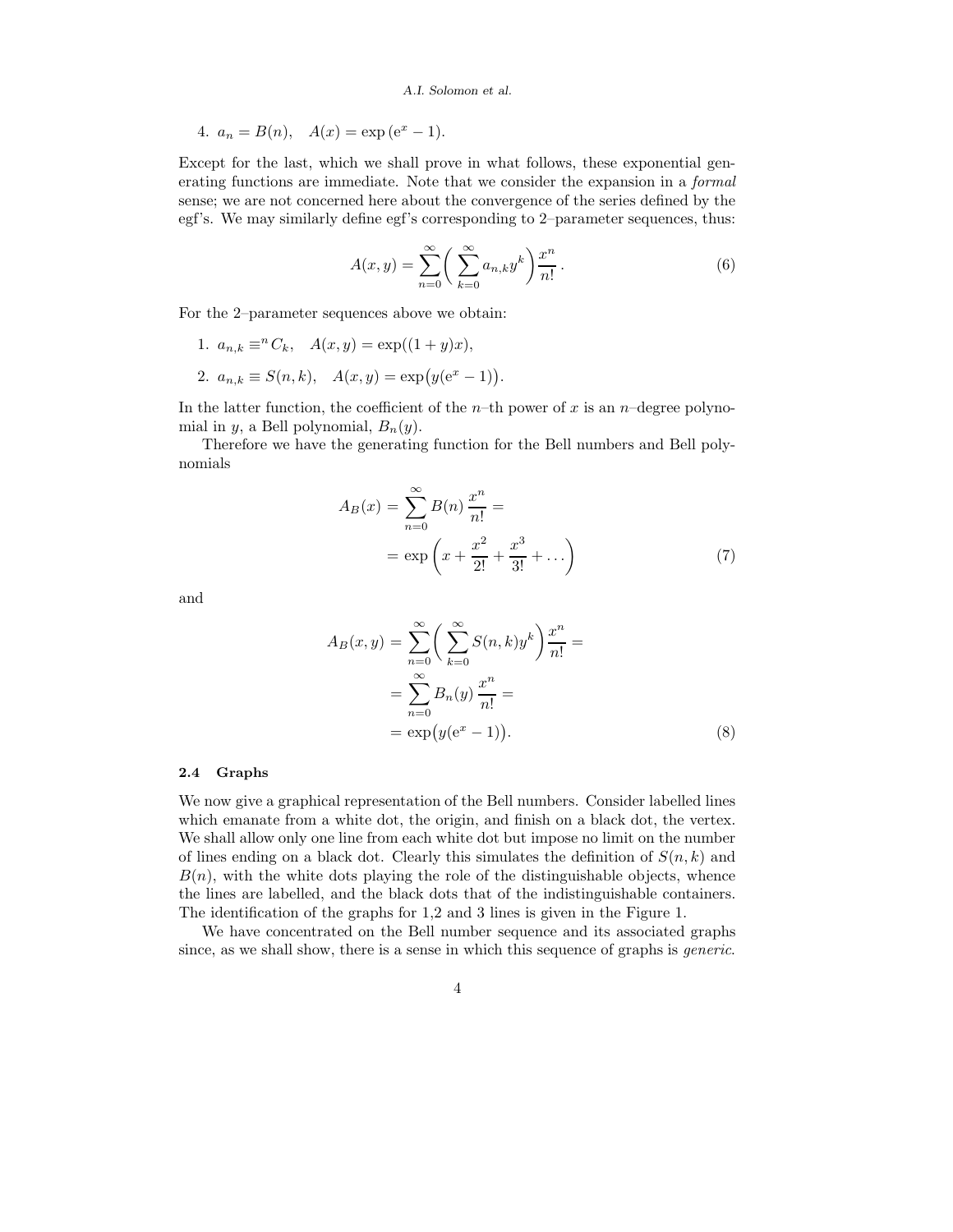Partition functions and graphs: A combinatorial approach



Fig. 1. Graphs for  $B(n)$ ,  $n = 1, 2, 3$ .

That is, we can represent any combinatorial sequence by the same sequence of graphs as in the Figure 1, with suitable vertex multipliers (denoted by the  $V$  terms in the same figure). One reason the graphical representation is useful is that there exist some rather powerful results which apply to graphs and their associated generating functions. We give one such result now.

# 2.5 Connected graph theorem

This states that if  $C(x) = \sum_{n=1}^{\infty} c(n)x^n/n!$  is the exponential generating function of *labelled connected* graphs, *viz.*  $c(n)$  counts the number of connected graphs of order  $n$ , that is with  $n$  lines, then

$$
A(x) = \exp(C(x))\tag{9}
$$

is the exponential generating function for all graphs [4].

We may apply this very simply to the case of the  $B(n)$  graphs in Figure 1. For each order  $n$ , the *connected* graphs clearly consist of a single graph. Therefore for each *n* we have  $c(n) = 1$ ; whence,  $C(x) = exp(x) - 1$ . It follows that the generating function for all the graphs  $A(x)$  is given by

$$
A(x) = \exp(\exp(x) - 1), \qquad (10)
$$

which is therefore the generating function for the Bell numbers.

Given a general generating function  $C(x) = \sum_{n=1}^{\infty} V_n x^n/n!$  we may represent this by the same sequence of graphs as in Figure 1, but now with vertex factors  $V_n = c(n)$ , as shown in Figure 1.

This is of course a trivial observation, since any sequence of graphs each term of which consists of a single connected graph will, with the appropriate multipliers  $V_n$ ,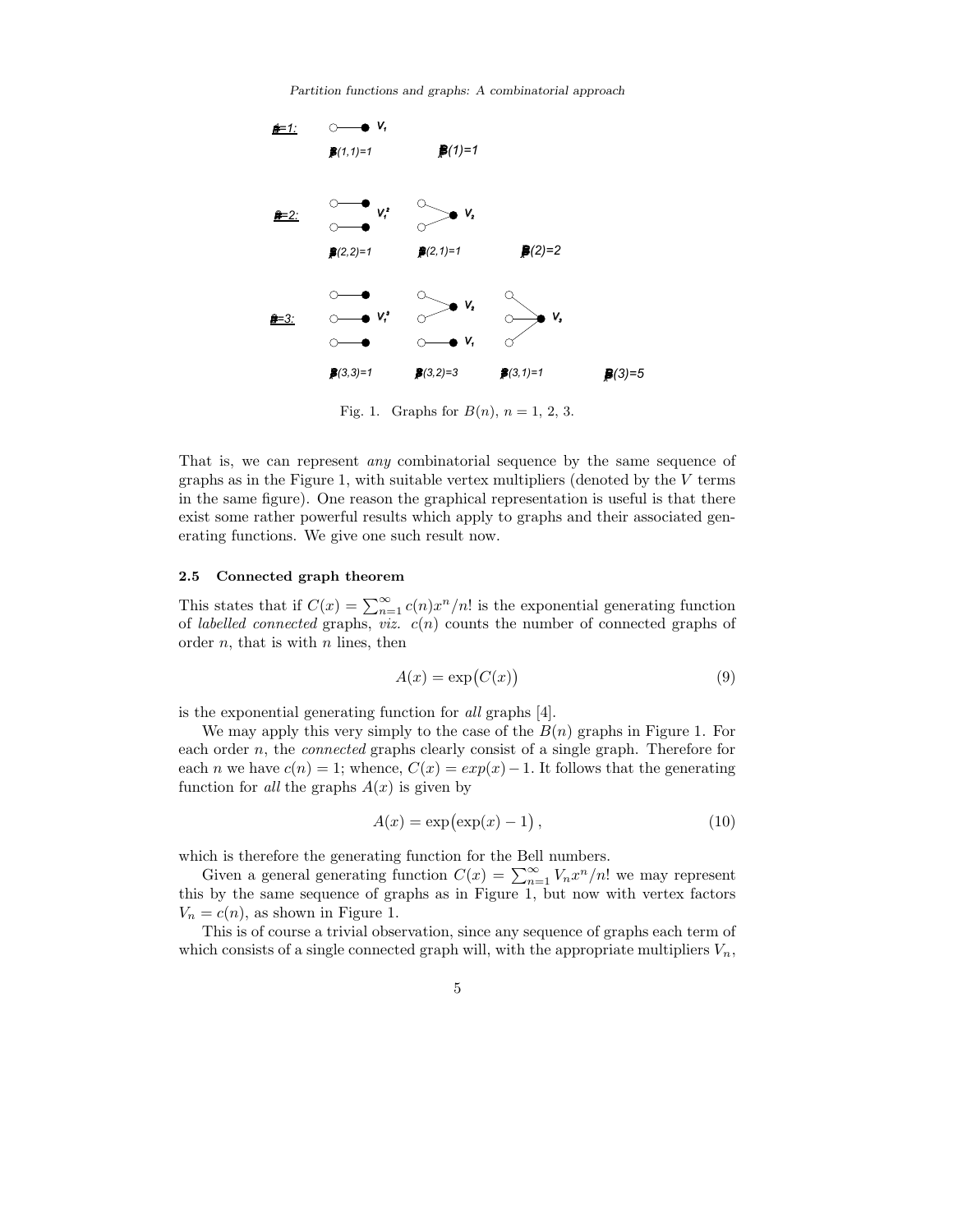#### A.I. Solomon et al.

give by definition the exponential generating function of many combinatorial sequences. This however shows the generic nature of the  $B(n)$  sequence, as previously noted in [5]; and will prove of value in our discussion of partition functions.

# 3 Partition functions

We first illustrate the use of normal ordering in the context of partition functions by the most simple example. We define as usual the partition function  $Z$  associated with a Hamiltonian H by  $Z \equiv \text{Tr} \exp(-\beta H)$ .

#### 3.1 Free boson gas and Bell polynomials

We take as our example the Hamiltonian for the single–mode free boson gas  $H =$  $\epsilon a^{\dagger}a$  (ignoring an additive constant),  $\epsilon > 0$ . The usual computation of the partition function, exploiting the completeness property  $\sum_{n=0}^{\infty} |n\rangle\langle n| = I$ , is immediate:

$$
Z = \text{Tr} \exp(-\beta \epsilon a^{\dagger} a) = \tag{11}
$$

$$
=\sum_{n=0}^{\infty} \langle n | e^{-\beta \epsilon \hat{n}} | n \rangle = \tag{12}
$$

$$
=\sum_{n=0}^{\infty} e^{-\beta \epsilon n} =\tag{13}
$$

$$
= \left(1 - e^{-\beta \epsilon}\right)^{-1} . \tag{14}
$$

However, we may, somewhat perversely in this simple case, use any complete set to perform the trace. Choosing coherent states, for which the completeness or resolution of unity property is

$$
\frac{1}{\pi} \int d^2 z |z\rangle\langle z| = I \equiv \int d\mu(z) |z\rangle\langle z| \tag{15}
$$

the appropriate trace calculation is

$$
Z = \frac{1}{\pi} \int d^2 z \langle z | \exp(-\beta \epsilon a^\dagger a) | z \rangle = \tag{16}
$$

$$
= \frac{1}{\pi} \int d^2 z \langle z | : \exp(a^\dagger a (e^{-\beta \epsilon} - 1)) : | z \rangle , \qquad (17)
$$

where we have used the following well-known relation  $[6, 7]$  for the *forgetful* normal ordering operator  $:f(a,a^{\dagger})$ : which means "normally order the creation and annihilation operators in f forgetting the commutation relation  $[a, a^{\dagger}] = 1^{n^2}$ :

$$
\mathcal{N}(\exp(xa^{\dagger}a)) =: \exp(a^{\dagger}a(e^x - 1)) :.
$$
 (18)

<sup>&</sup>lt;sup>2</sup>) Of course, this procedure may alter the value of the operator to which it is applied.

<sup>6</sup>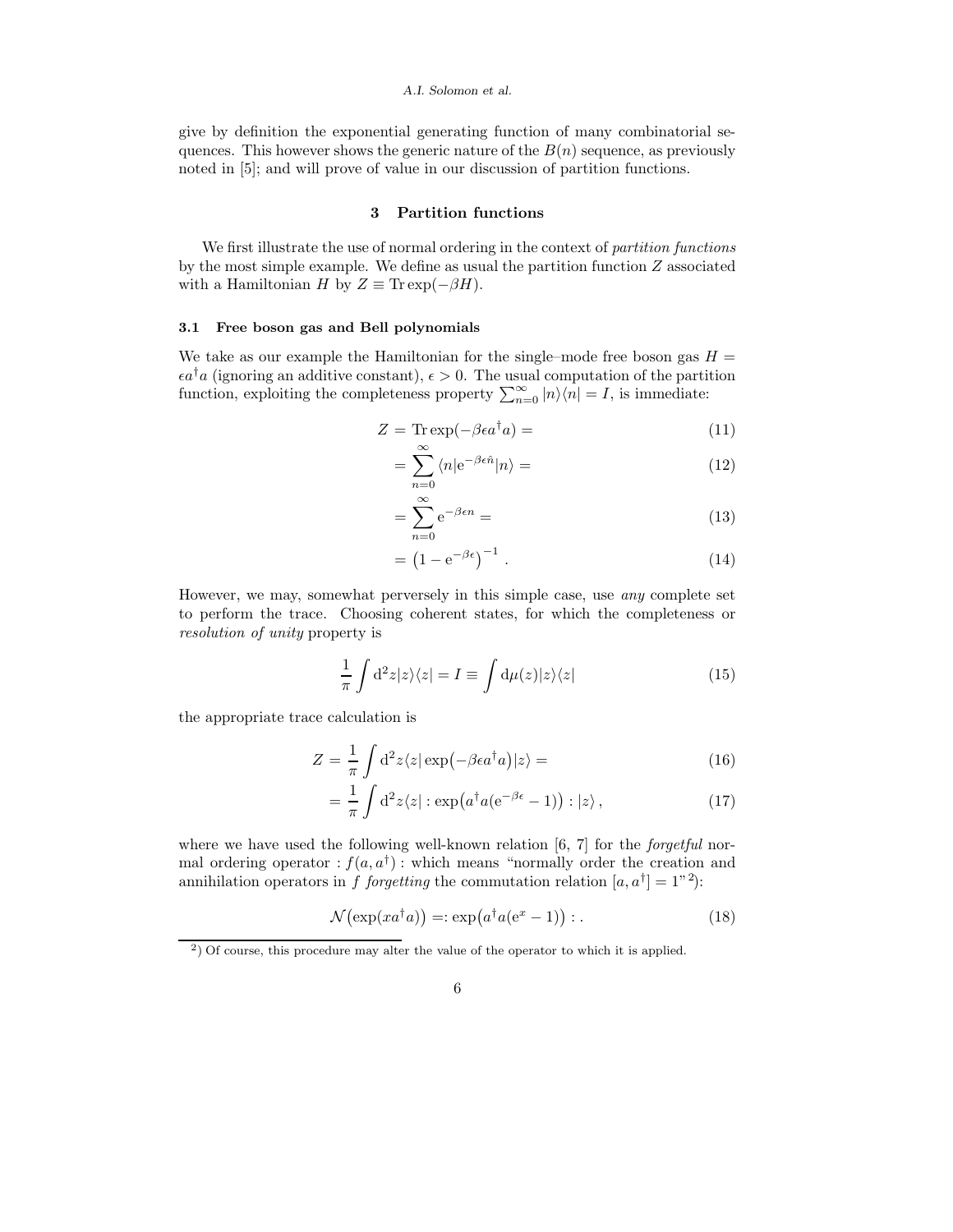We therefore obtain, integrating over the angle variable  $\theta$  and the radial variable  $r = |z|,$ 

$$
Z = \frac{1}{\pi} \int_0^{2\pi} d\theta \int_0^{\infty} r dr \exp(r^2 (e^{-\beta \epsilon} - 1)) , \qquad (19)
$$

which gives us  $Z = (1 - e^{-\beta \epsilon})^{-1}$  as before.

We rewrite the above equation to show the connection with our previously– defined combinatorial numbers. Writing  $y = r^2$  and  $x = -\beta \epsilon$ , Eq.(19) becomes

$$
Z = \int_{0}^{\infty} dy \exp(y(e^x - 1)).
$$
 (20)

This is an integral over the classical generating function for the Bell polynomials

$$
\exp(y(e^x - 1)) = \sum_{n=0}^{\infty} B_n(y) \frac{x^n}{n!},
$$
\n(21)

where  $B_n(1) = B(n)$ , as defined in Eq.(3). This leads to the combinatorial form for the partition function

$$
Z = \int_0^\infty dy \sum_{n=0}^\infty B_n(y) \frac{x^n}{n!} . \tag{22}
$$

Although Eq.(22) is remarkably simple in form, it is often by no means a straightforward matter to evaluate the analogous integral for other than the free boson system considered here. Further, it is also clear that we may not interchange the integral and the summation, as each individual  $y$  integral diverges. We shall therefore concentrate in what follows on the partition function integrand (PFI)  $F(z) = \langle z | \exp(-\beta H) | z \rangle$ , whence  $Z = \int F(z) d\mu(z)$ , to give a graphical description of a perturbation approach. The function F maps coherent states  $|z\rangle$  to (real) numbers, and is related to, but not identical with, the previously-introduced free energy functional [8] associated with the Hamiltonian system.

# 3.2 General partition functions

We now apply this graphical approach to the general partition function in second quantized form. With the usual definition for the partition function

$$
Z = \text{Tr} \exp(-\beta H). \tag{23}
$$

In general the Hamiltonian is given by  $H = \epsilon w(a, a^{\dagger})$ , where  $\epsilon$  is the energy scale, and  $w$  is a string (= sum of products of positive powers) of boson creation and annihilation operators. The partition function integrand  $F$  for which we seek to give a graphical expansion, is

$$
Z(x) = \int F(x, z) d\mu(z), \qquad (24)
$$

7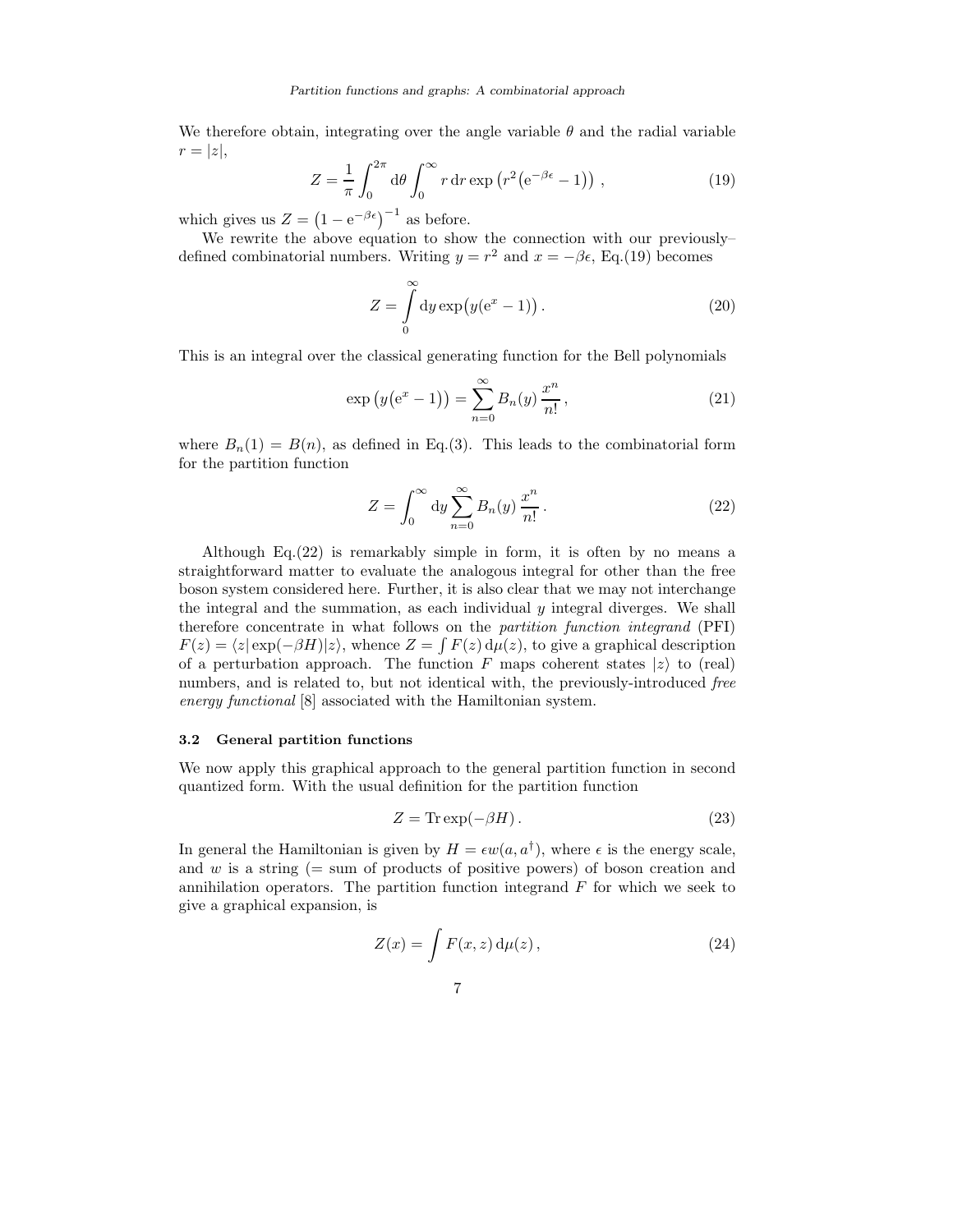where

$$
F(x, z) = \langle z | \exp(xw) | z \rangle = \qquad (x = -\beta \epsilon)
$$
  
= 
$$
\sum_{n=0}^{\infty} \langle z | w^n | z \rangle \frac{x^n}{n!} =
$$
  
= 
$$
\sum_{n=0}^{\infty} W_n(z) \frac{x^n}{n!} =
$$
  
= 
$$
\exp\left(\sum_{n=1}^{\infty} V_n(z) \frac{x^n}{n!}\right),
$$
 (25)

with obvious definitions of  $W_n$  and  $V_n$ . The sequences  $\{W_n\}$  and  $\{V_n\}$  may each be recursively obtained from the other [9]. This relates the sequence of multipliers  ${V_n}$  of Figure 1 to the Hamiltonian of Eq.(23). The lower limit 1 in the  $V_n$ summation is a consequence of the normalization of the coherent state  $|z\rangle$ .

We conclude this discussion with an example.

# 3.3 Superfluid boson system

We may write the Hamiltonian for a superfluid boson system as [10]

$$
H = \epsilon \left\{ \frac{1}{2} c_1 a^2 + \frac{1}{2} \bar{c}_1 (a^{\dagger})^2 + c_2 (a^{\dagger} a + \frac{1}{2}) \right\}.
$$
 (26)

As in the non-interacting boson gas example, this represents a single mode of the system; the complete Hamiltonian is a direct sum of non-interacting terms. The constants  $c_1$  and  $c_2$  are complex and real respectively, but otherwise arbitrary. Noting that the Hamiltonian Eq.(26) is an element of the non-compact Lie algebra  $su(1,1)$  enables an expression for the partition function integrand to be readily obtained (see the Appendix). To illustrate the graphical series for this PFI, we shall choose real arguments; that is we put z and the constant  $c_1$  real in Eq.(33) below to get

$$
F(x,y) = \sqrt{\frac{1}{\mu}} \exp\left[y\left(y_1 + \frac{1}{\mu} - 1\right)\right],\tag{27}
$$

where  $y = z^2$  and  $y_1$ ,  $\mu$  are functions of x. The PFI  $F(x, y)$  of Eq.(27) generates an integer sequence for even  $c_1$ ,  $c_2$  as may be easily verified using algebraic software. For example, choosing  $c_1 = 2$ ,  $c_2 = 4$  we have

$$
F(x,y) = \exp\left(\frac{V_1(y)x}{1!} + \frac{V_2(y)x^2}{2!} + \frac{V_3(y)x^3}{3!} + \dots\right),\tag{28}
$$

with

$$
V_1(y) = 2 + 6y,\nV_2(y) = 2 + 36y,\nV_3(y) = 16 + 288y,\nV_4(y) = 144 + 3024y,
$$
\n(29)

leading to a corresponding Bell–type graphical expansion.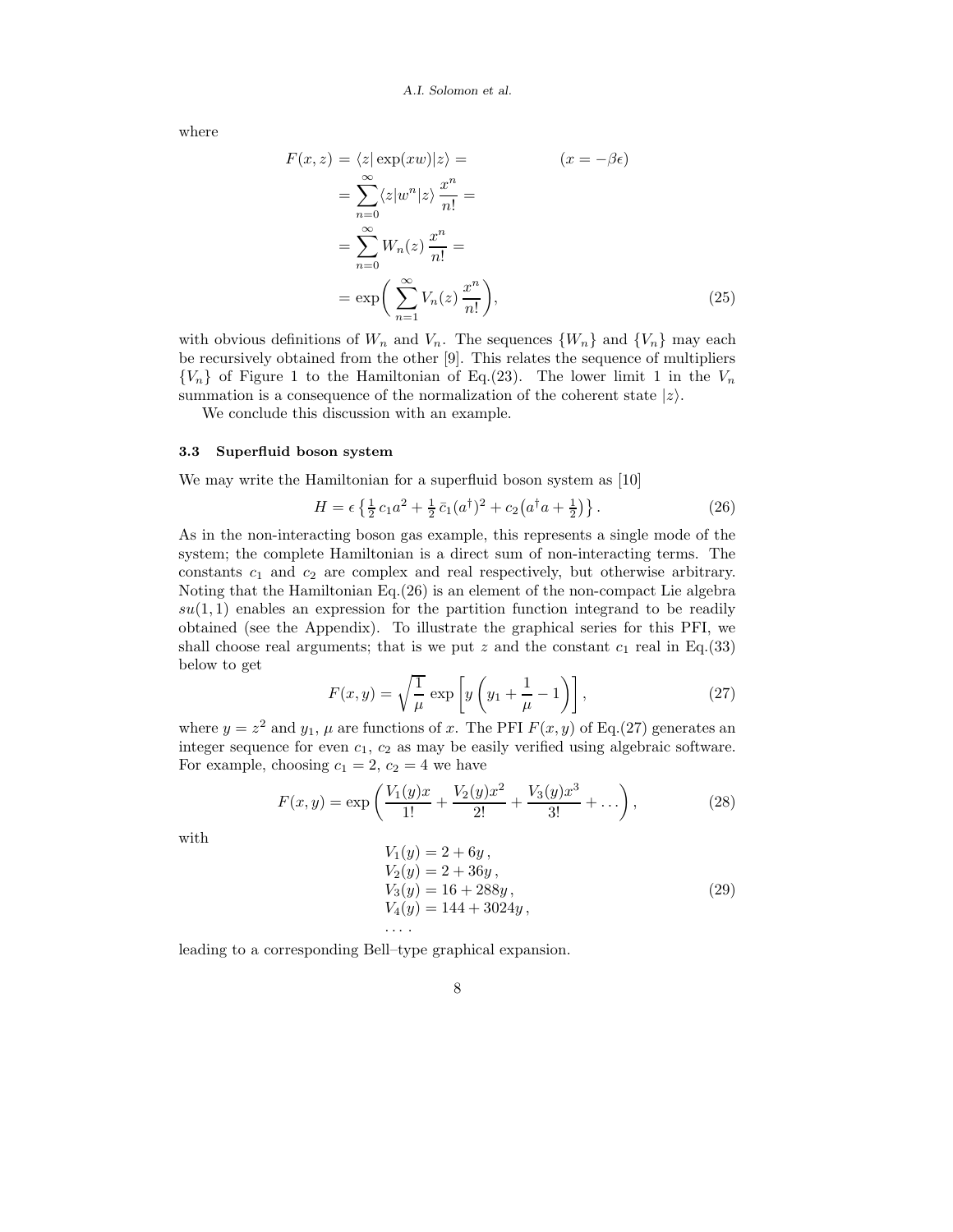# 4 Discussion

The normal ordering of creation and annihilation operators leads naturally to Stirling and Bell numbers. Therefore these combinatorial numbers, and their graphical representations, are ubiquitous in second–quantized quantum physics. In this talk we emphasized this fact by application to a perturbative expansion for the partition function of statistical physics. We did this through the introduction of the partition function integrand or PFI, a function which when integrated over the complete set of coherent states gives the partition function proper. The evaluation of the PFI depends on the normal ordering of the the exponentiated hamiltonian given in terms of second–quantized operators. In general this is a difficult if not intractable problem, although approaches based on the Product Theorem of combinatorial graph theory lead to some simplification<sup>3</sup>). However, even with the straightforward methods illustrated here, solutions are obtainable in many cases of physical interest. In particular, we illustrated this approach in the case of the free boson gas, and a superfluid boson model. We also gave a graphical representation for the perturbation expansion of the PFI, an expansion in terms of  $x = -\beta \epsilon$ , essentially energy scale times inverse temperature. The graphical series is that of the Bell numbers, together with appropriate multipliers  $V_n(z)$ , where z is the coherent state parameter which must be integrated over to obtain the partition function. We showed how to determine these multipliers in terms of the Hamiltonian. We conclude that there is a sense in which the Bell graph series is generic for the evaluation of PFI's.

The operators of this theory are quantized, but have no explicit dependence on space or time, which justifies considering the theory as a zero–dimensional field theory, with the graphs as being analogous to zero-dimensional Feynman diagrams.

# Appendix: Partition function integrand for a superfluid boson system

The partition function integrand  $F(x, z)$  corresponding to the hamiltonian Eq.(26) is the expectation of the following operator

$$
\exp(-\beta H) = \exp\left\{\frac{1}{2}xc_1a^2 + \frac{1}{2}x\bar{c}_1(a^{\dagger})^2 + xc_2(a^{\dagger}a + \frac{1}{2})\right\} =
$$
  
\n
$$
= \exp\left\{\frac{1}{2}x_1a^2 + \frac{1}{2}\bar{x}_1(a^{\dagger})^2 + x_2(a^{\dagger}a + \frac{1}{2})\right\} =
$$
  
\n
$$
= \exp\{x_1K^- + \bar{x}_1K^+ + 2x_2K^0\},
$$
  
\n(30)

where we have identified the generators  $\{K^+, K^-, K^0\}$  of  $su(1, 1)$  with the appropriate operators  $\{\frac{1}{2}(a^{\dagger})^2, \frac{1}{2}a^2, \frac{1}{2}(a^{\dagger}a + \frac{1}{2})\}$ . The normally ordered form of Eq.(30) is

$$
\exp(-\beta H) = e^{\bar{y}_1 K^+} e^{2y_2 K^0} e^{y_1 K^-}.
$$
\n(31)

# 9

 $3)$  See the talk by A. Horzela *et al* in this conference.